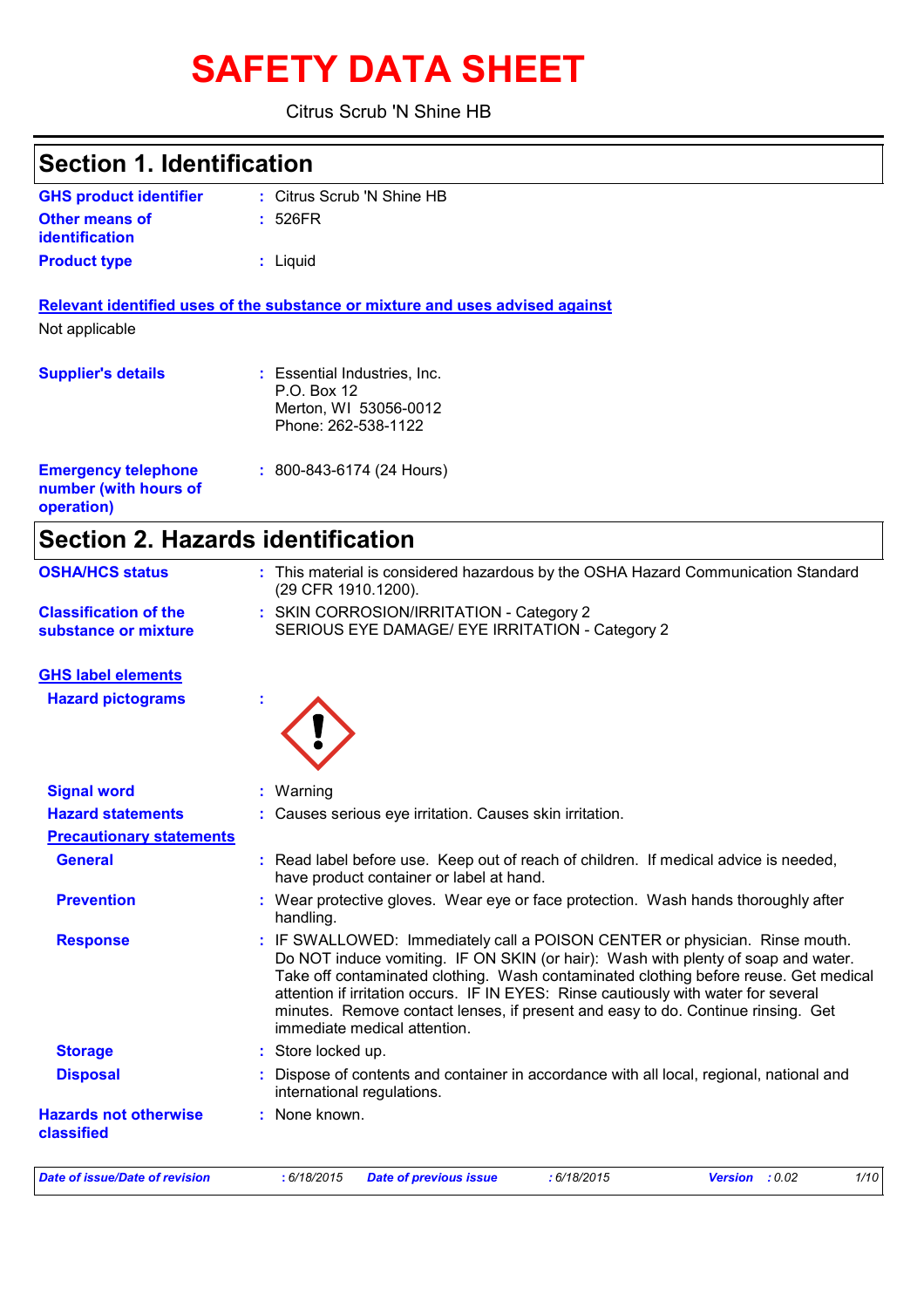### **Section 3. Composition/information on ingredients**

#### **Other means of identification Substance/mixture**

**:** Mixture

**:** Not available

#### **CAS number/other identifiers**

| <b>CAS number</b>   | : Not applicable |
|---------------------|------------------|
| <b>Product code</b> | : 526FR          |

| <b>Ingredient name</b> | $\overline{\prime}$ | <b>CAS number</b> |
|------------------------|---------------------|-------------------|
| d-Limonene             |                     | 5989-27-5         |

Any concentration shown as a range is to protect confidentiality or is due to batch variation.

**There are no additional ingredients present which, within the current knowledge of the supplier and in the concentrations applicable, are classified as hazardous to health or the environment and hence require reporting in this section.**

**Occupational exposure limits, if available, are listed in Section 8.**

### **Section 4. First aid measures**

#### **Description of necessary first aid measures**

| <b>Eye contact</b>                                        | : Immediately flush eyes with plenty of water, occasionally lifting the upper and lower<br>eyelids. Check for and remove any contact lenses. Continue to rinse for at least 10<br>minutes. Get medical attention.                                                                                                                                                                                                                                                                                                                                                                                                                                                                                                                                                         |
|-----------------------------------------------------------|---------------------------------------------------------------------------------------------------------------------------------------------------------------------------------------------------------------------------------------------------------------------------------------------------------------------------------------------------------------------------------------------------------------------------------------------------------------------------------------------------------------------------------------------------------------------------------------------------------------------------------------------------------------------------------------------------------------------------------------------------------------------------|
| <b>Inhalation</b>                                         | : Remove victim to fresh air and keep at rest in a position comfortable for breathing. If<br>not breathing, if breathing is irregular or if respiratory arrest occurs, provide artificial<br>respiration or oxygen by trained personnel. It may be dangerous to the person providing<br>aid to give mouth-to-mouth resuscitation. Get medical attention. If unconscious, place<br>in recovery position and get medical attention immediately. Maintain an open airway.<br>Loosen tight clothing such as a collar, tie, belt or waistband.                                                                                                                                                                                                                                 |
| <b>Skin contact</b>                                       | : Flush contaminated skin with plenty of water. Remove contaminated clothing and<br>shoes. Continue to rinse for at least 10 minutes. Wash contaminated clothing<br>thoroughly with water before removing it, or wear gloves. Get medical attention if<br>irritation develops. Wash clothing before reuse. Clean shoes thoroughly before reuse.                                                                                                                                                                                                                                                                                                                                                                                                                           |
| <b>Ingestion</b>                                          | : Wash out mouth with water. Remove dentures if any. Remove victim to fresh air and<br>keep at rest in a position comfortable for breathing. If material has been swallowed and<br>the exposed person is conscious, give small quantities of water to drink. Stop if the<br>exposed person feels sick as vomiting may be dangerous. Do not induce vomiting<br>unless directed to do so by medical personnel. If vomiting occurs, the head should be<br>kept low so that vomit does not enter the lungs. Get medical attention. Never give<br>anything by mouth to an unconscious person. If unconscious, place in recovery position<br>and get medical attention immediately. Maintain an open airway. Loosen tight clothing<br>such as a collar, tie, belt or waistband. |
| <b>Most important symptoms/effects, acute and delayed</b> |                                                                                                                                                                                                                                                                                                                                                                                                                                                                                                                                                                                                                                                                                                                                                                           |

| <b>Potential acute health effects</b> |                                                     |  |  |
|---------------------------------------|-----------------------------------------------------|--|--|
| Eye contact                           | : Causes serious eye irritation.                    |  |  |
| <b>Inhalation</b>                     | : No known significant effects or critical hazards. |  |  |
| <b>Skin contact</b>                   | : Causes skin irritation.                           |  |  |
| <b>Ingestion</b>                      | : Irritating to mouth, throat and stomach.          |  |  |
| <b>Over-exposure signs/symptoms</b>   |                                                     |  |  |

| Date of issue/Date of revision | : 6/18/2015 Date of previous issue | 6/18/2015 | <b>Version</b> : 0.02 | 2/10 |
|--------------------------------|------------------------------------|-----------|-----------------------|------|
|--------------------------------|------------------------------------|-----------|-----------------------|------|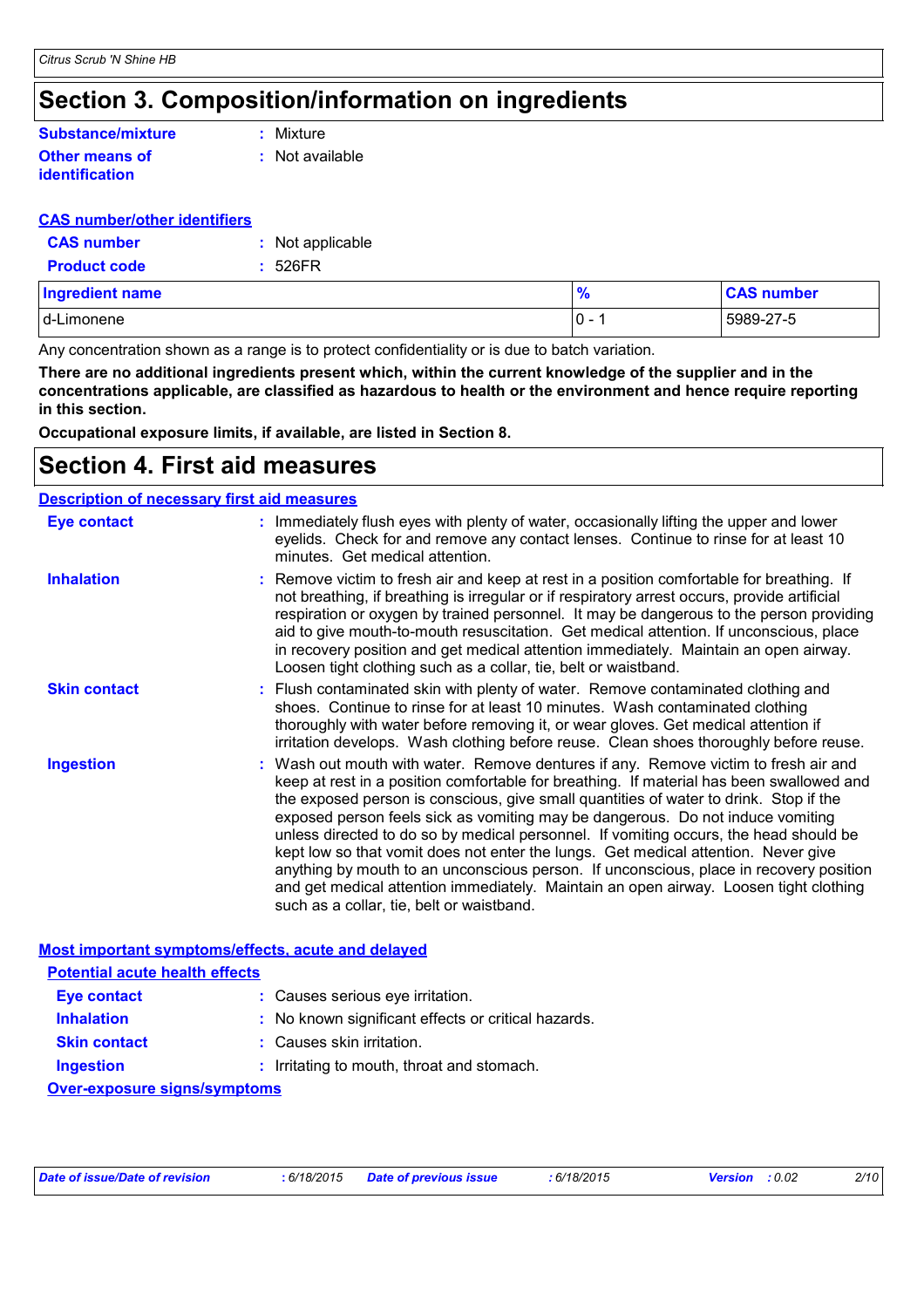### **Section 4. First aid measures**

| <b>Eye contact</b>                | : Adverse symptoms may include the following:<br>pain<br>watering<br>redness                                                                                                  |
|-----------------------------------|-------------------------------------------------------------------------------------------------------------------------------------------------------------------------------|
| <b>Inhalation</b>                 | : No specific data.                                                                                                                                                           |
| <b>Skin contact</b>               | : Adverse symptoms may include the following:<br>pain or irritation<br>redness                                                                                                |
| <b>Ingestion</b>                  | : Adverse symptoms may include the following:<br>stomach pains                                                                                                                |
|                                   | Indication of immediate medical attention and special treatment needed, if necessary                                                                                          |
| <b>Notes to physician</b>         | : Treat symptomatically. Contact poison treatment specialist immediately if large<br>quantities have been ingested or inhaled.                                                |
| <b>Specific treatments</b>        | : No specific treatment.                                                                                                                                                      |
| <b>Protection of first-aiders</b> | : No action shall be taken involving any personal risk or without suitable training. It may<br>be dangerous to the person providing aid to give mouth-to-mouth resuscitation. |
|                                   |                                                                                                                                                                               |

#### **See toxicological information (section 8)**

### **Section 5. Fire-fighting measures**

| <b>Extinguishing media</b>                               |                                                                                                                                                                                                     |
|----------------------------------------------------------|-----------------------------------------------------------------------------------------------------------------------------------------------------------------------------------------------------|
| <b>Suitable extinguishing</b><br>media                   | : Use an extinguishing agent suitable for the surrounding fire.                                                                                                                                     |
| <b>Unsuitable extinguishing</b><br>media                 | $:$ None known.                                                                                                                                                                                     |
| <b>Specific hazards arising</b><br>from the chemical     | : In a fire or if heated, a pressure increase will occur and the container may burst.                                                                                                               |
| <b>Hazardous thermal</b><br>decomposition products       | : No specific data.                                                                                                                                                                                 |
| <b>Special protective actions</b><br>for fire-fighters   | : Promptly isolate the scene by removing all persons from the vicinity of the incident if<br>there is a fire. No action shall be taken involving any personal risk or without suitable<br>training. |
| <b>Special protective</b><br>equipment for fire-fighters | Fire-fighters should wear appropriate protective equipment and self-contained breathing<br>apparatus (SCBA) with a full face-piece operated in positive pressure mode.                              |

### **Section 6. Accidental release measures**

|                                | <b>Personal precautions, protective equipment and emergency procedures</b>                                                                                                                                                                                                                                                                                                                                      |
|--------------------------------|-----------------------------------------------------------------------------------------------------------------------------------------------------------------------------------------------------------------------------------------------------------------------------------------------------------------------------------------------------------------------------------------------------------------|
| For non-emergency<br>personnel | : No action shall be taken involving any personal risk or without suitable training.<br>Evacuate surrounding areas. Keep unnecessary and unprotected personnel from<br>entering. Do not touch or walk through spilled material. Do not breathe vapor or mist.<br>Provide adequate ventilation. Wear appropriate respirator when ventilation is<br>inadequate. Put on appropriate personal protective equipment. |
| For emergency responders :     | If specialised clothing is required to deal with the spillage, take note of any information<br>in Section 8 on suitable and unsuitable materials. See also the information in "For non-<br>emergency personnel".                                                                                                                                                                                                |

| Date of issue/Date of revision | : 6/18/2015 Date of previous issue | .6/18/2015<br><b>Version</b> : 0.02 | 3/10 |
|--------------------------------|------------------------------------|-------------------------------------|------|
|--------------------------------|------------------------------------|-------------------------------------|------|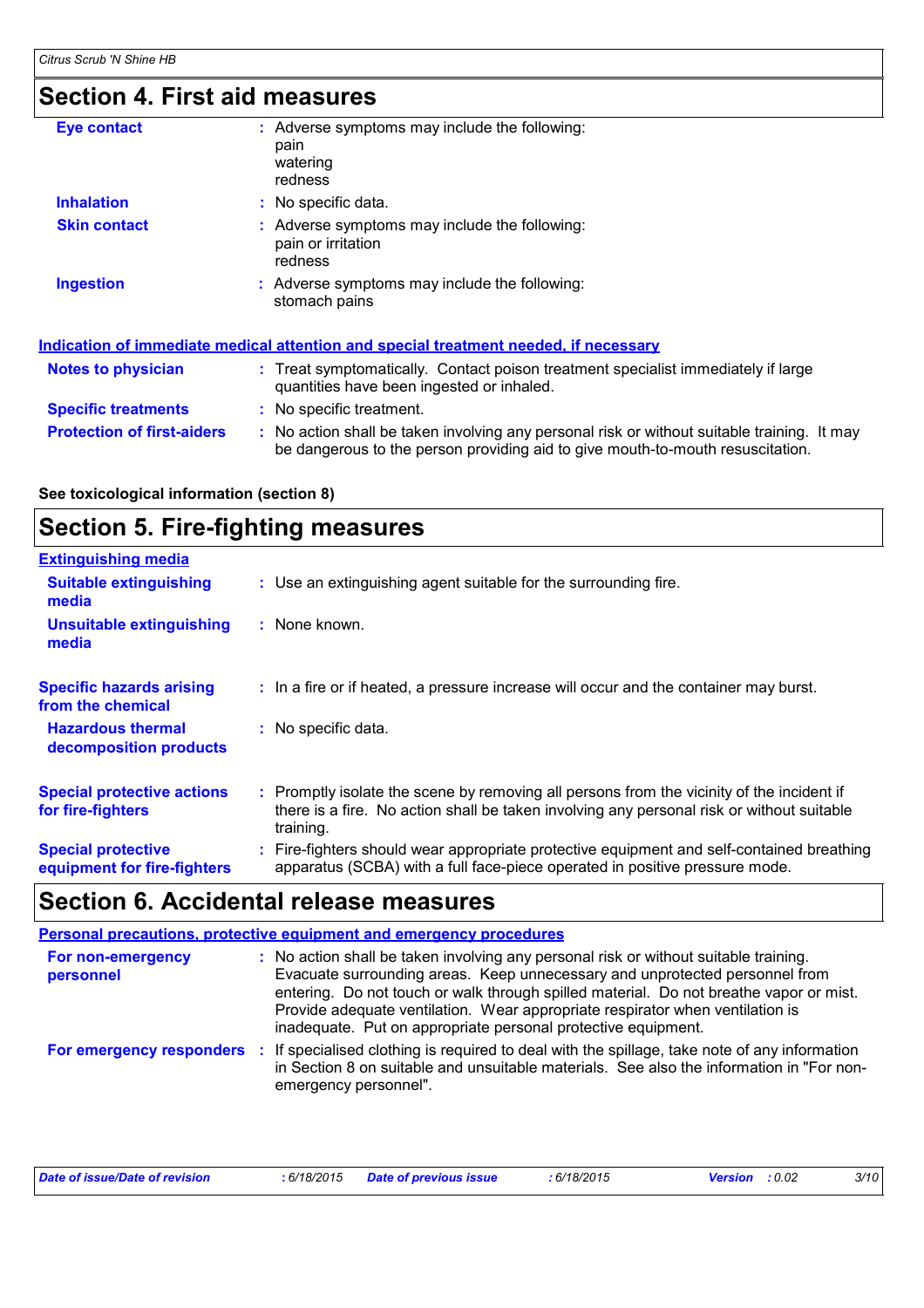### **Section 6. Accidental release measures**

| <b>Environmental precautions</b>                             | : Avoid dispersal of spilled material and runoff and contact with soil, waterways, drains<br>and sewers. Inform the relevant authorities if the product has caused environmental<br>pollution (sewers, waterways, soil or air).                                                                                                                                                                                                                                                                                                                                                                                                                                                                              |
|--------------------------------------------------------------|--------------------------------------------------------------------------------------------------------------------------------------------------------------------------------------------------------------------------------------------------------------------------------------------------------------------------------------------------------------------------------------------------------------------------------------------------------------------------------------------------------------------------------------------------------------------------------------------------------------------------------------------------------------------------------------------------------------|
| <b>Methods and materials for containment and cleaning up</b> |                                                                                                                                                                                                                                                                                                                                                                                                                                                                                                                                                                                                                                                                                                              |
| <b>Small spill</b>                                           | : Stop leak if without risk. Move containers from spill area. Dilute with water and mop up<br>if water-soluble. Alternatively, or if water-insoluble, absorb with an inert dry material and<br>place in an appropriate waste disposal container. Dispose of via a licensed waste<br>disposal contractor.                                                                                                                                                                                                                                                                                                                                                                                                     |
| Large spill                                                  | : Stop leak if without risk. Move containers from spill area. Approach release from<br>upwind. Prevent entry into sewers, water courses, basements or confined areas. Wash<br>spillages into an effluent treatment plant or proceed as follows. Contain and collect<br>spillage with non-combustible, absorbent material e.g. sand, earth, vermiculite or<br>diatomaceous earth and place in container for disposal according to local regulations<br>(see Section 13). Dispose of via a licensed waste disposal contractor. Contaminated<br>absorbent material may pose the same hazard as the spilled product. Note: see<br>Section 1 for emergency contact information and Section 13 for waste disposal. |

### **Section 7. Handling and storage**

#### **Precautions for safe handling**

| <b>Protective measures</b>                                                       | : Put on appropriate personal protective equipment (see Section 8). Do not get in eyes or<br>on skin or clothing. Do not breathe vapor or mist. Do not ingest. If during normal use<br>the material presents a respiratory hazard, use only with adequate ventilation or wear<br>appropriate respirator. Keep in the original container or an approved alternative made<br>from a compatible material, kept tightly closed when not in use. Keep away from acids.<br>Empty containers retain product residue and can be hazardous. Do not reuse container. |
|----------------------------------------------------------------------------------|------------------------------------------------------------------------------------------------------------------------------------------------------------------------------------------------------------------------------------------------------------------------------------------------------------------------------------------------------------------------------------------------------------------------------------------------------------------------------------------------------------------------------------------------------------|
| <b>Advice on general</b><br>occupational hygiene                                 | : Eating, drinking and smoking should be prohibited in areas where this material is<br>handled, stored and processed. Workers should wash hands and face before eating,<br>drinking and smoking. Remove contaminated clothing and protective equipment before<br>entering eating areas. See also Section 8 for additional information on hygiene<br>measures.                                                                                                                                                                                              |
| <b>Conditions for safe storage,</b><br>including any<br><b>incompatibilities</b> | : Store in accordance with local regulations. Store in original container protected from<br>direct sunlight in a dry, cool and well-ventilated area, away from incompatible materials<br>and food and drink. Store locked up. Separate from acids. Keep container tightly<br>closed and sealed until ready for use. Containers that have been opened must be<br>carefully resealed and kept upright to prevent leakage. Do not store in unlabeled<br>containers. Use appropriate containment to avoid environmental contamination.                         |

### **Section 8. Exposure controls/personal protection**

#### **Control parameters**

#### None. **Occupational exposure limits**

| <b>Appropriate engineering</b><br>controls | : If user operations generate dust, fumes, gas, vapor or mist, use process enclosures,<br>local exhaust ventilation or other engineering controls to keep worker exposure to<br>airborne contaminants below any recommended or statutory limits.                                                                                |
|--------------------------------------------|---------------------------------------------------------------------------------------------------------------------------------------------------------------------------------------------------------------------------------------------------------------------------------------------------------------------------------|
| <b>Environmental exposure</b><br>controls  | : Emissions from ventilation or work process equipment should be checked to ensure<br>they comply with the requirements of environmental protection legislation. In some<br>cases, fume scrubbers, filters or engineering modifications to the process equipment<br>will be necessary to reduce emissions to acceptable levels. |

# **Individual protection measures**

| Date of issue/Date of revision<br>: 6/18/2015 | <b>Date of previous issue</b> | : 6/18/2015 | :0.02<br>Version | 4/10 |
|-----------------------------------------------|-------------------------------|-------------|------------------|------|
|-----------------------------------------------|-------------------------------|-------------|------------------|------|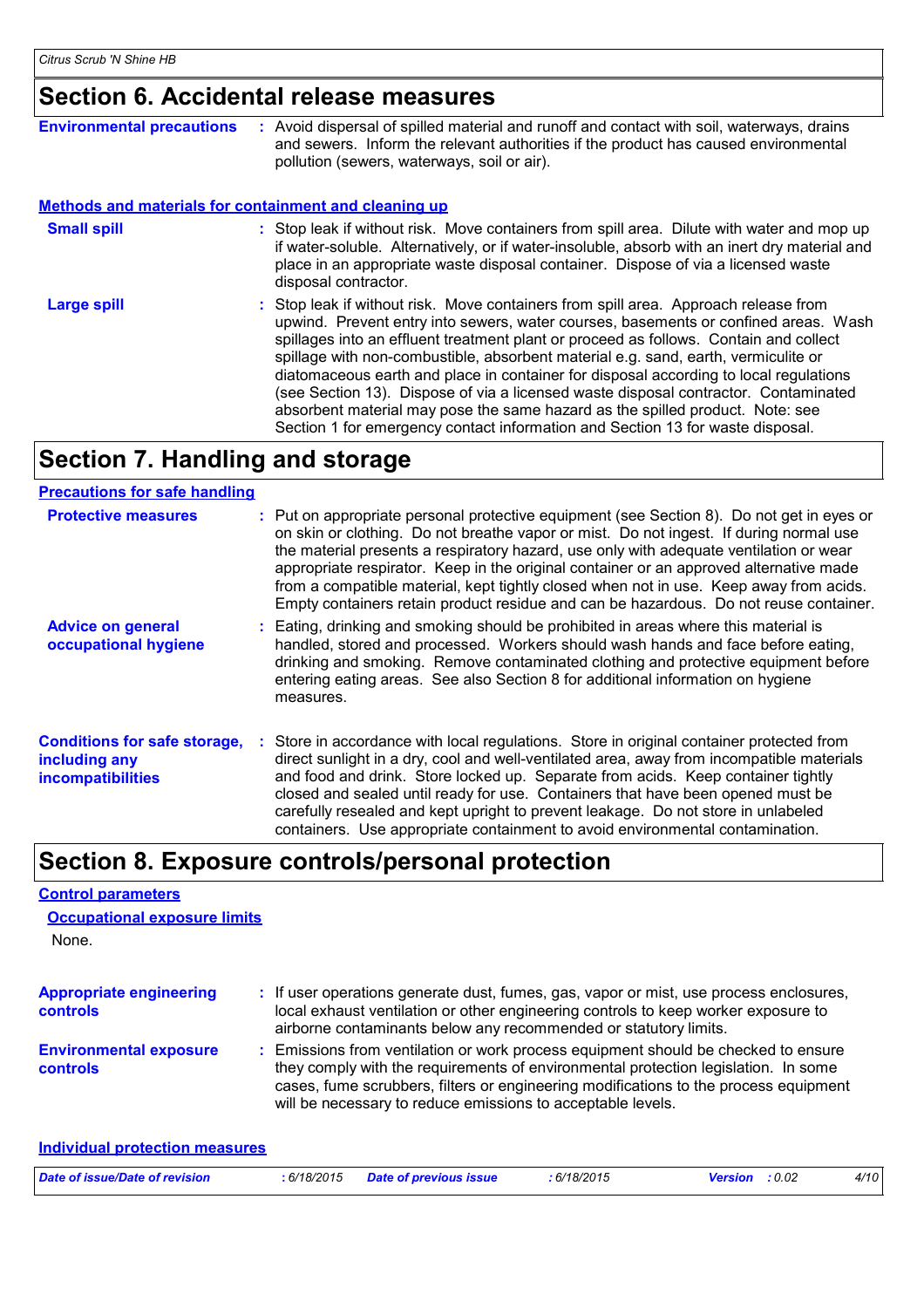### **Section 8. Exposure controls/personal protection**

| <b>Hygiene measures</b>       | : Wash hands, forearms and face thoroughly after handling chemical products, before<br>eating, smoking and using the lavatory and at the end of the working period.<br>Appropriate techniques should be used to remove potentially contaminated clothing.<br>Wash contaminated clothing before reusing. Ensure that eyewash stations and safety<br>showers are close to the workstation location.                                                                                                                                                                                                                      |
|-------------------------------|------------------------------------------------------------------------------------------------------------------------------------------------------------------------------------------------------------------------------------------------------------------------------------------------------------------------------------------------------------------------------------------------------------------------------------------------------------------------------------------------------------------------------------------------------------------------------------------------------------------------|
| <b>Eye/face protection</b>    | : Safety eyewear complying with an approved standard should be used when a risk<br>assessment indicates this is necessary to avoid exposure to liquid splashes, mists,<br>gases or dusts. If contact is possible, the following protection should be worn, unless<br>the assessment indicates a higher degree of protection: chemical splash goggles.                                                                                                                                                                                                                                                                  |
| <b>Skin protection</b>        |                                                                                                                                                                                                                                                                                                                                                                                                                                                                                                                                                                                                                        |
| <b>Hand protection</b>        | : Chemical-resistant, impervious gloves complying with an approved standard should be<br>worn at all times when handling chemical products if a risk assessment indicates this is<br>necessary. Considering the parameters specified by the glove manufacturer, check<br>during use that the gloves are still retaining their protective properties. It should be<br>noted that the time to breakthrough for any glove material may be different for different<br>glove manufacturers. In the case of mixtures, consisting of several substances, the<br>protection time of the gloves cannot be accurately estimated. |
| <b>Body protection</b>        | : Personal protective equipment for the body should be selected based on the task being<br>performed and the risks involved and should be approved by a specialist before<br>handling this product.                                                                                                                                                                                                                                                                                                                                                                                                                    |
| <b>Other skin protection</b>  | : Appropriate footwear and any additional skin protection measures should be selected<br>based on the task being performed and the risks involved and should be approved by a<br>specialist before handling this product.                                                                                                                                                                                                                                                                                                                                                                                              |
| <b>Respiratory protection</b> | : Use a properly fitted, air-purifying or air-fed respirator complying with an approved<br>standard if a risk assessment indicates this is necessary. Respirator selection must be<br>based on known or anticipated exposure levels, the hazards of the product and the safe<br>working limits of the selected respirator.                                                                                                                                                                                                                                                                                             |

## **Section 9. Physical and chemical properties**

| <b>Appearance</b>                                 |                                                             |                |      |
|---------------------------------------------------|-------------------------------------------------------------|----------------|------|
| <b>Physical state</b>                             | : Liquid                                                    |                |      |
| <b>Color</b>                                      | : Light Yellow                                              |                |      |
| Odor                                              | : Citrus                                                    |                |      |
| <b>Odor threshold</b>                             | : Not available                                             |                |      |
| pH                                                | : 12.3                                                      |                |      |
| <b>Melting point</b>                              | : $0^{\circ}$ C (32 $^{\circ}$ F)                           |                |      |
| <b>Boiling point</b>                              | : $100^{\circ}$ C (212 $^{\circ}$ F)                        |                |      |
| <b>Flash point</b>                                | : Closed cup: >93.334°C (>200°F)                            |                |      |
| <b>Evaporation rate</b>                           | : Not available                                             |                |      |
| <b>Flammability (solid, gas)</b>                  | : Not available                                             |                |      |
| Lower and upper explosive<br>(flammable) limits   | : Not available                                             |                |      |
| <b>Vapor pressure</b>                             | $:$ <4 kPa (<30 mm Hg) [room temperature]                   |                |      |
| <b>Vapor density</b>                              | : $<$ 1 [Air = 1]                                           |                |      |
| <b>Specific gravity</b>                           | $: 1$ g/cm <sup>3</sup>                                     |                |      |
| <b>Solubility</b>                                 | : Not available                                             |                |      |
| <b>Partition coefficient: n-</b><br>octanol/water | : Not available                                             |                |      |
| <b>Auto-ignition temperature</b>                  | : Not available                                             |                |      |
| <b>Date of issue/Date of revision</b>             | : 6/18/2015<br><b>Date of previous issue</b><br>: 6/18/2015 | Version : 0.02 | 5/10 |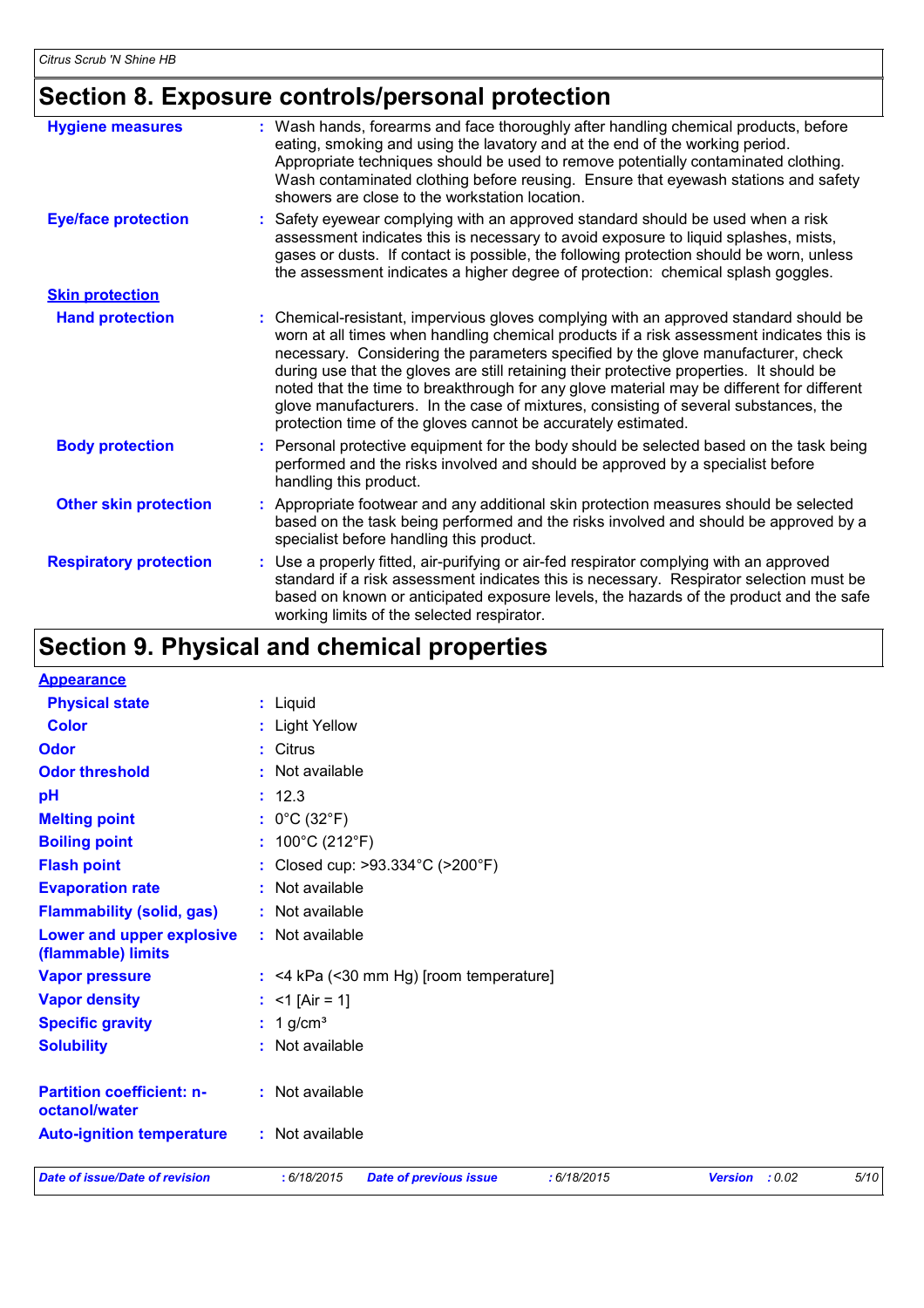### **Section 9. Physical and chemical properties**

**Viscosity :** Not available

**VOC content :** <1%

VOCs are calculated following the requirements under 40 CFR, Part 59, Subpart C for Consumer Products and Subpart D for Architectural Coatings.

### **Section 10. Stability and reactivity**

| <b>Reactivity</b>                            | : No specific test data related to reactivity available for this product or its ingredients.              |
|----------------------------------------------|-----------------------------------------------------------------------------------------------------------|
| <b>Chemical stability</b>                    | : The product is stable.                                                                                  |
| <b>Possibility of hazardous</b><br>reactions | : Under normal conditions of storage and use, hazardous reactions will not occur.                         |
| <b>Conditions to avoid</b>                   | : No specific data.                                                                                       |
| <b>Incompatible materials</b>                | Reactive or incompatible with the following materials:<br>acids                                           |
| <b>Hazardous decomposition</b><br>products   | : Under normal conditions of storage and use, hazardous decomposition products should<br>not be produced. |

### **Section 11. Toxicological information**

#### **Information on toxicological effects**

#### **Acute toxicity**

| <b>Product/ingredient name</b> | <b>Result</b>            | <b>Species</b> | <b>Dose</b>               | <b>Exposure</b> |
|--------------------------------|--------------------------|----------------|---------------------------|-----------------|
| I d-Limonene                   | LD50 Dermal<br>LD50 Oral | Rabbit<br>Rat  | >5000 mg/kg<br>4400 mg/kg |                 |

#### **Irritation/Corrosion**

| <b>Product/ingredient name</b> | <b>Result</b>        | <b>Species</b> | <b>Score</b> | <b>Exposure</b>         | <b>Observation</b> |
|--------------------------------|----------------------|----------------|--------------|-------------------------|--------------------|
| I d-Limonene                   | Skin - Mild irritant | Rabbit         |              | 124 hours 10<br>Percent |                    |

#### **Sensitization**

Not available

#### **Mutagenicity**

Not available

#### **Carcinogenicity**

Not available

#### **Classification**

| <b>Product/ingredient name OSHA</b> | <b>IARC</b> | <b>NTP</b> |
|-------------------------------------|-------------|------------|
| Id-Limonene                         |             |            |

### **Reproductive toxicity**

Not available

#### **Teratogenicity**

Not available

#### **Specific target organ toxicity (single exposure)**

|  | Date of issue/Date of revision | : 6/18/2015 | <b>Date of previous issue</b> | : 6/18/2015 | <b>Version</b> : 0.02 | 6/10 |
|--|--------------------------------|-------------|-------------------------------|-------------|-----------------------|------|
|--|--------------------------------|-------------|-------------------------------|-------------|-----------------------|------|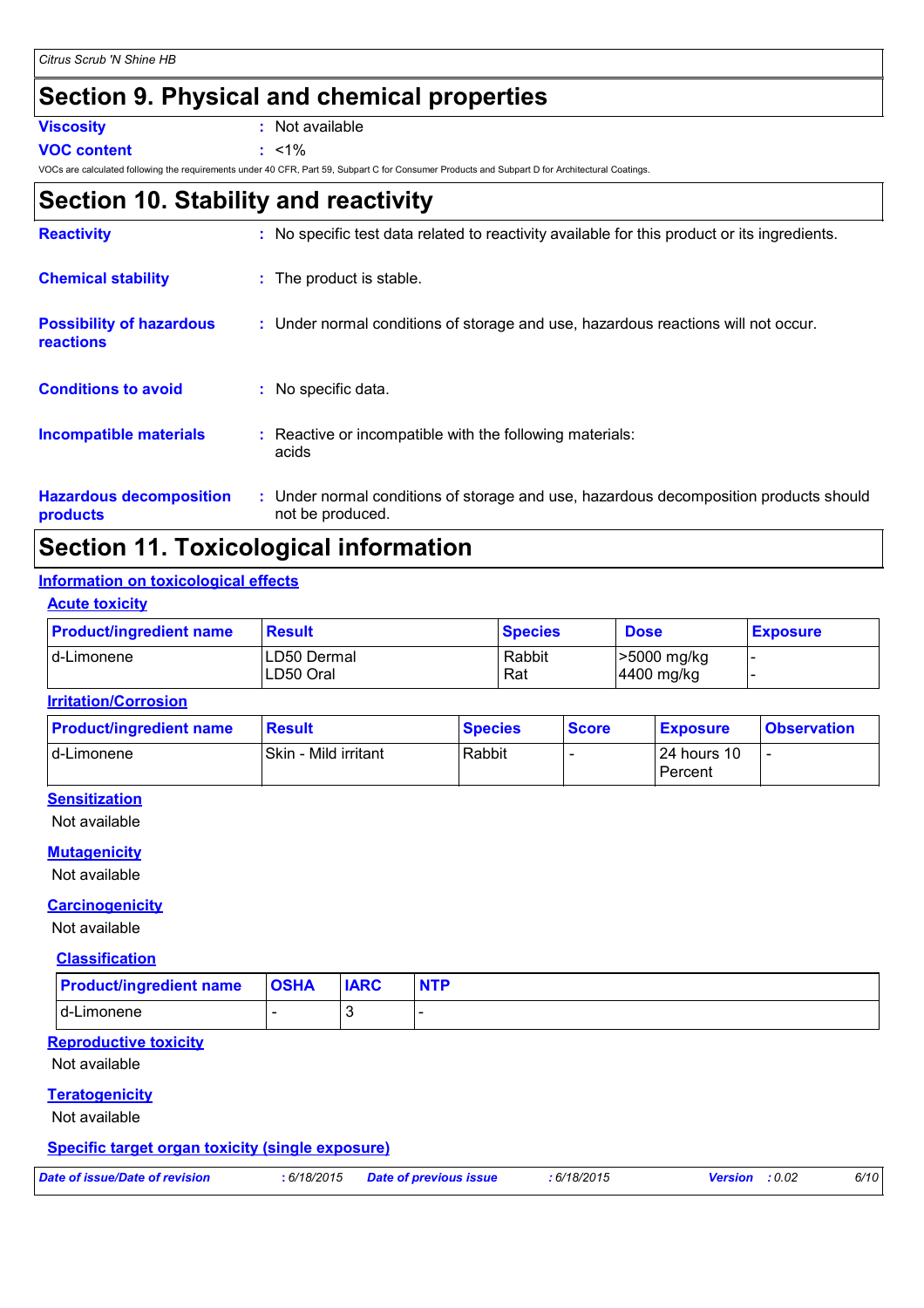## **Section 11. Toxicological information**

Not available

#### **Specific target organ toxicity (repeated exposure)**

Not available

#### **Aspiration hazard**

| <b>Name</b>  | Result                                |
|--------------|---------------------------------------|
| l d-Limonene | <b>ASPIRATION HAZARD - Category 1</b> |

| <b>Information on the likely</b><br>routes of exposure | : Not available                                                                          |
|--------------------------------------------------------|------------------------------------------------------------------------------------------|
| <b>Potential acute health effects</b>                  |                                                                                          |
| <b>Eye contact</b>                                     | : Causes serious eye irritation.                                                         |
| <b>Inhalation</b>                                      | : No known significant effects or critical hazards.                                      |
| <b>Skin contact</b>                                    | : Causes skin irritation.                                                                |
| <b>Ingestion</b>                                       | : Irritating to mouth, throat and stomach.                                               |
|                                                        | Symptoms related to the physical, chemical and toxicological characteristics             |
| <b>Eye contact</b>                                     | : Adverse symptoms may include the following:<br>pain<br>watering<br>redness             |
| <b>Inhalation</b>                                      | : No specific data.                                                                      |
| <b>Skin contact</b>                                    | : Adverse symptoms may include the following:<br>pain or irritation<br>redness           |
| <b>Ingestion</b>                                       | : Adverse symptoms may include the following:<br>stomach pains                           |
|                                                        | Delayed and immediate effects and also chronic effects from short and long term exposure |
| <b>Short term exposure</b>                             |                                                                                          |
| <b>Potential immediate</b><br>effects                  | : Not available                                                                          |
| <b>Potential delayed effects</b>                       | : Not available                                                                          |
| <b>Long term exposure</b>                              |                                                                                          |
| <b>Potential immediate</b><br>effects                  | : Not available                                                                          |
| <b>Potential delayed effects</b>                       | : Not available                                                                          |
| <b>Potential chronic health effects</b>                |                                                                                          |
| Not available                                          |                                                                                          |
| <b>General</b>                                         | : No known significant effects or critical hazards.                                      |
| <b>Carcinogenicity</b>                                 | : No known significant effects or critical hazards.                                      |
| <b>Mutagenicity</b>                                    | : No known significant effects or critical hazards.                                      |
| <b>Teratogenicity</b>                                  | : No known significant effects or critical hazards.                                      |
| <b>Developmental effects</b>                           | : No known significant effects or critical hazards.                                      |
| <b>Fertility effects</b>                               | : No known significant effects or critical hazards.                                      |

#### **Numerical measures of toxicity**

| Date of issue/Date of revision | .6/18/2015 | <b>Date of previous issue</b> | 6/18/2015 | Version | : 0.02 | 7/10 |
|--------------------------------|------------|-------------------------------|-----------|---------|--------|------|
|                                |            |                               |           |         |        |      |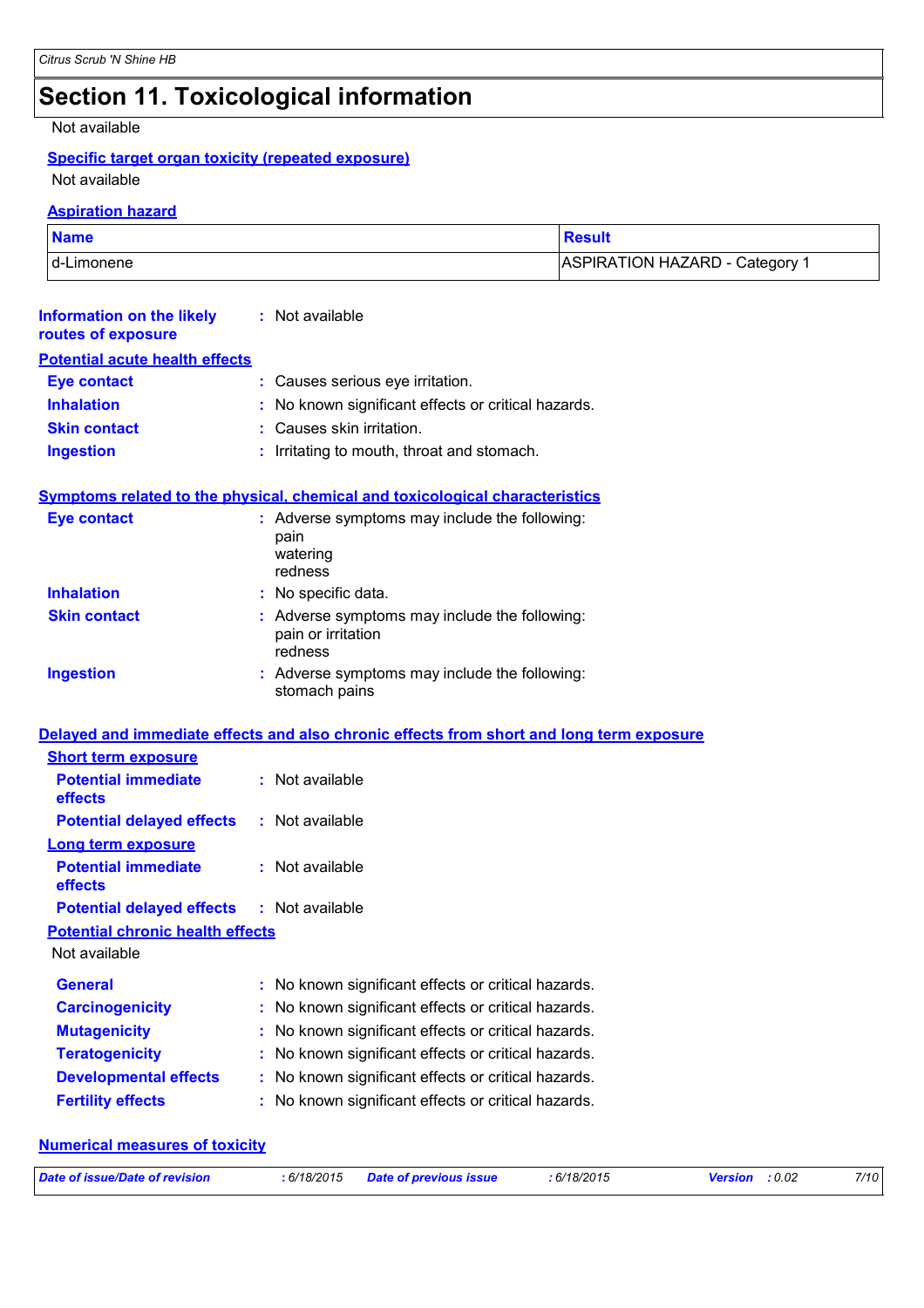### **Section 11. Toxicological information**

**Acute toxicity estimates**

Not available

### **Section 12. Ecological information**

#### **Toxicity**

| <b>Product/ingredient name</b> | <b>Result</b>                                                      | <b>Species</b>                                                                                          | <b>Exposure</b>         |
|--------------------------------|--------------------------------------------------------------------|---------------------------------------------------------------------------------------------------------|-------------------------|
| Id-Limonene                    | Acute EC50 421 µg/l Fresh water<br>Acute EC50 688 µg/l Fresh water | Daphnia - Daphnia magna<br>Fish - Pimephales promelas -<br>Juvenile (Fledgling, Hatchling,<br>Weanling) | 148 hours<br>l 96 hours |

#### **Persistence and degradability**

Not available

#### **Bioaccumulative potential**

| <b>Product/ingredient name</b> | $\mathsf{LogP}_\mathsf{ow}$ | <b>BCF</b> | <b>Potential</b> |
|--------------------------------|-----------------------------|------------|------------------|
| d-Limonene                     | 4.38                        | 1022       | high             |

#### **Mobility in soil**

| <b>Soil/water partition</b>    | : Not available |
|--------------------------------|-----------------|
| coefficient (K <sub>oc</sub> ) |                 |

#### **Other adverse effects** : No known significant effects or critical hazards.

### **Section 13. Disposal considerations**

| of this product, solutions and any by-products should at all times comply with the<br>and sewers. | requirements of environmental protection and waste disposal legislation and any<br>regional local authority requirements. Dispose of surplus and non-recyclable products<br>via a licensed waste disposal contractor. Waste should not be disposed of untreated to<br>the sewer unless fully compliant with the requirements of all authorities with jurisdiction.<br>Waste packaging should be recycled. Incineration or landfill should only be considered<br>when recycling is not feasible. This material and its container must be disposed of in a<br>safe way. Care should be taken when handling emptied containers that have not been<br>cleaned or rinsed out. Empty containers or liners may retain some product residues.<br>Avoid dispersal of spilled material and runoff and contact with soil, waterways, drains |
|---------------------------------------------------------------------------------------------------|----------------------------------------------------------------------------------------------------------------------------------------------------------------------------------------------------------------------------------------------------------------------------------------------------------------------------------------------------------------------------------------------------------------------------------------------------------------------------------------------------------------------------------------------------------------------------------------------------------------------------------------------------------------------------------------------------------------------------------------------------------------------------------------------------------------------------------|
|---------------------------------------------------------------------------------------------------|----------------------------------------------------------------------------------------------------------------------------------------------------------------------------------------------------------------------------------------------------------------------------------------------------------------------------------------------------------------------------------------------------------------------------------------------------------------------------------------------------------------------------------------------------------------------------------------------------------------------------------------------------------------------------------------------------------------------------------------------------------------------------------------------------------------------------------|

### **Section 14. Transport information**

| Date of issue/Date of revision | : 6/18/2015 Date of previous issue | : 6/18/2015 | <b>Version</b> : 0.02 | 8/10 |
|--------------------------------|------------------------------------|-------------|-----------------------|------|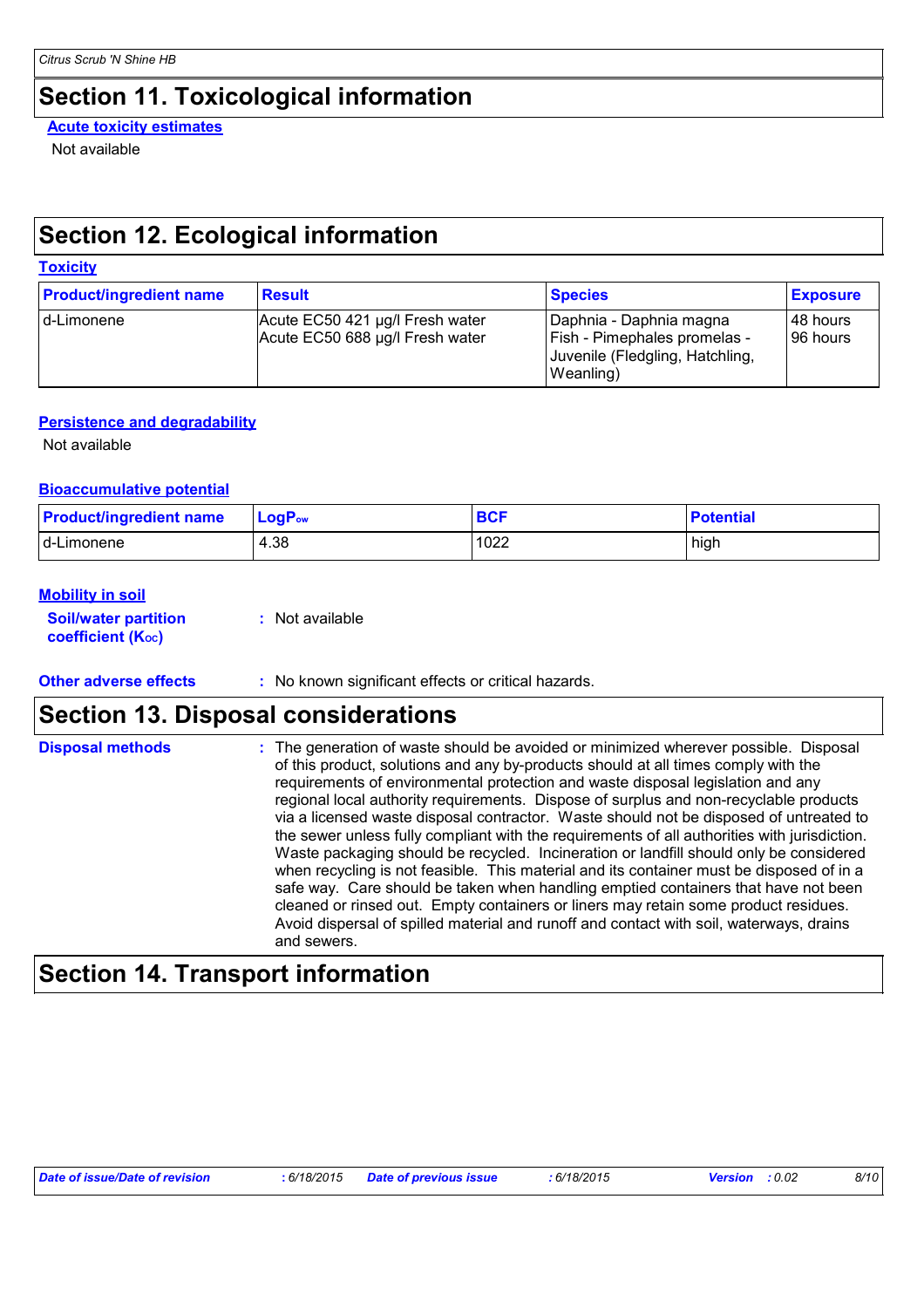### **Section 14. Transport information**

|                                      | <b>DOT Classification</b> | <b>IMDG</b>   | <b>IATA</b>   |
|--------------------------------------|---------------------------|---------------|---------------|
| <b>UN number</b>                     | Not regulated             | Not regulated | Not regulated |
| <b>UN proper shipping</b><br>name    | $\overline{\phantom{0}}$  |               |               |
| <b>Transport hazard</b><br>class(es) | $\overline{\phantom{0}}$  |               |               |
| <b>Packing group</b>                 | $\overline{\phantom{a}}$  | -             |               |
| <b>Environmental</b><br>hazards      | No.                       | No.           | No.           |
| <b>Additional</b><br>information     | $\qquad \qquad$           |               |               |

**Special precautions for user : Transport within user's premises: always transport in closed containers that are** upright and secure. Ensure that persons transporting the product know what to do in the event of an accident or spillage.

**Transport in bulk according :** Not available **to Annex II of MARPOL 73/78 and the IBC Code**

### **Section 15. Regulatory information**

| <b>U.S. Federal regulations</b><br>: United States inventory (TSCA 8b): All components are listed or exempted. |  |                                                                                                                                                                                                                                                                                                                                                         |                       |                                                       |                 |                                                 |                                                 |  |
|----------------------------------------------------------------------------------------------------------------|--|---------------------------------------------------------------------------------------------------------------------------------------------------------------------------------------------------------------------------------------------------------------------------------------------------------------------------------------------------------|-----------------------|-------------------------------------------------------|-----------------|-------------------------------------------------|-------------------------------------------------|--|
| <b>EPA Registered</b><br><b>Disinfectant Products</b>                                                          |  | Hazard and caution statements required under the OSHA 2012 regulations may be different from those required by<br>the EPA FIFRA regulations for registered disinfectant products. Please refer to the EPA registered disinfectant<br>label for this product for the appropriate hazard and caution statements required under the EPA FIFRA requlations. |                       |                                                       |                 |                                                 |                                                 |  |
| <b>Clean Air Act Section 112</b><br>(b) Hazardous Air<br><b>Pollutants (HAPs)</b>                              |  | Not listed                                                                                                                                                                                                                                                                                                                                              |                       |                                                       |                 |                                                 |                                                 |  |
| <b>SARA 311/312</b>                                                                                            |  |                                                                                                                                                                                                                                                                                                                                                         |                       |                                                       |                 |                                                 |                                                 |  |
| <b>Classification</b>                                                                                          |  | : Immediate (acute) health hazard                                                                                                                                                                                                                                                                                                                       |                       |                                                       |                 |                                                 |                                                 |  |
| <b>Composition/information on ingredients</b>                                                                  |  |                                                                                                                                                                                                                                                                                                                                                         |                       |                                                       |                 |                                                 |                                                 |  |
| <b>Name</b>                                                                                                    |  | $\frac{9}{6}$                                                                                                                                                                                                                                                                                                                                           | <b>Fire</b><br>hazard | <b>Sudden</b><br><b>release of</b><br><b>pressure</b> | <b>Reactive</b> | <b>Immediate</b><br>(acute)<br>health<br>hazard | <b>Delayed</b><br>(chronic)<br>health<br>hazard |  |
| d-Limonene                                                                                                     |  | $0 - 1$                                                                                                                                                                                                                                                                                                                                                 | Yes.                  | No.                                                   | No.             | Yes.                                            | No.                                             |  |

#### **State regulations**

**International regulations**

**Canada inventory :** All components are listed or exempted.

| Date of issue/Date of revision |  | : 6/18/2015 Date of previous issue | .6/18/2015 | <b>Version</b> : 0.02 |  | 9/10 |
|--------------------------------|--|------------------------------------|------------|-----------------------|--|------|
|--------------------------------|--|------------------------------------|------------|-----------------------|--|------|